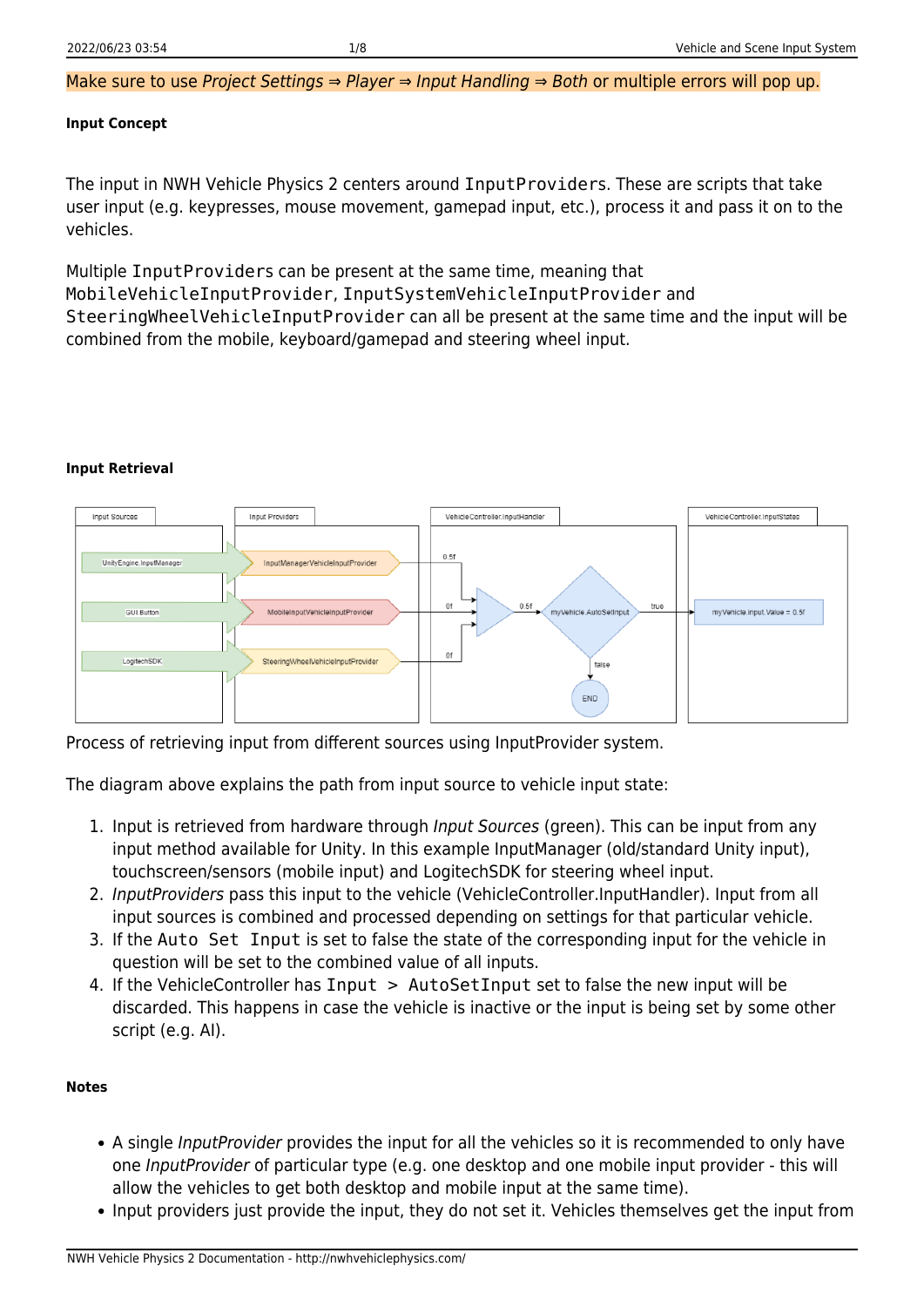input providers if AutoSetInput is enabled.

- All InputProviders inherit from either VehicleInputProvider (for vehicle-related input) or SceneInputProvider (for scene-related input such as cameras). Therefore it is best to think about InputProviders as a standardized interface between different input methods and a vehicle.
- InputProviders are split into VehicleInputProviders and SceneInputProviders. VehicleInputProviders relay vehicle input (throttle, brakes, etc.) while SceneInputProviders take care of scene input (vehicle changing, camera changing, camera movement and the rest of the inputs not directly related to vehicle. One of each needs to be present (e.g. InputSystemVehicleProvider and InputSystemSceneInputProvider).
- Multiple different InputProviders can be present in the scene (v1.0 or newer required). E.g. InputSystemProviders and MobileInputProviders can be used in the same scene. The resulting input will be a sum of inputs from all InputProviders in case of numeric inputs and logical OR operation of all inputs in case of boolean inputs.
- Input is stored inside InputStates struct and can be copied over from one vehicle to another. E.g. this is what is done when a trailer is connected to a towing vehicle.
- To manually set the InputStates make sure Auto Set Input is set to false.

All input providers inherit from either VehicleInputProviderBase or SceneInputProviderBase, but differ in their implementation. To create a new input provider simply inherit from one of those two classes and implement the members.

#### **Input System Warning**

When importing the asset for the first time this message will pop up:



Both Yes or No can be selected but it is important to set the Project Settings ⇒ Player ⇒ Input Handling to Both afterwards. This way both new InputSystem and the old InputManager will work. If this setting is set to InputManager only errors might appear as the demo scenes of the asset rely on InputSystem.

If a message This Unity Package has Package Manager dependencies. appears, click Install/Upgrade.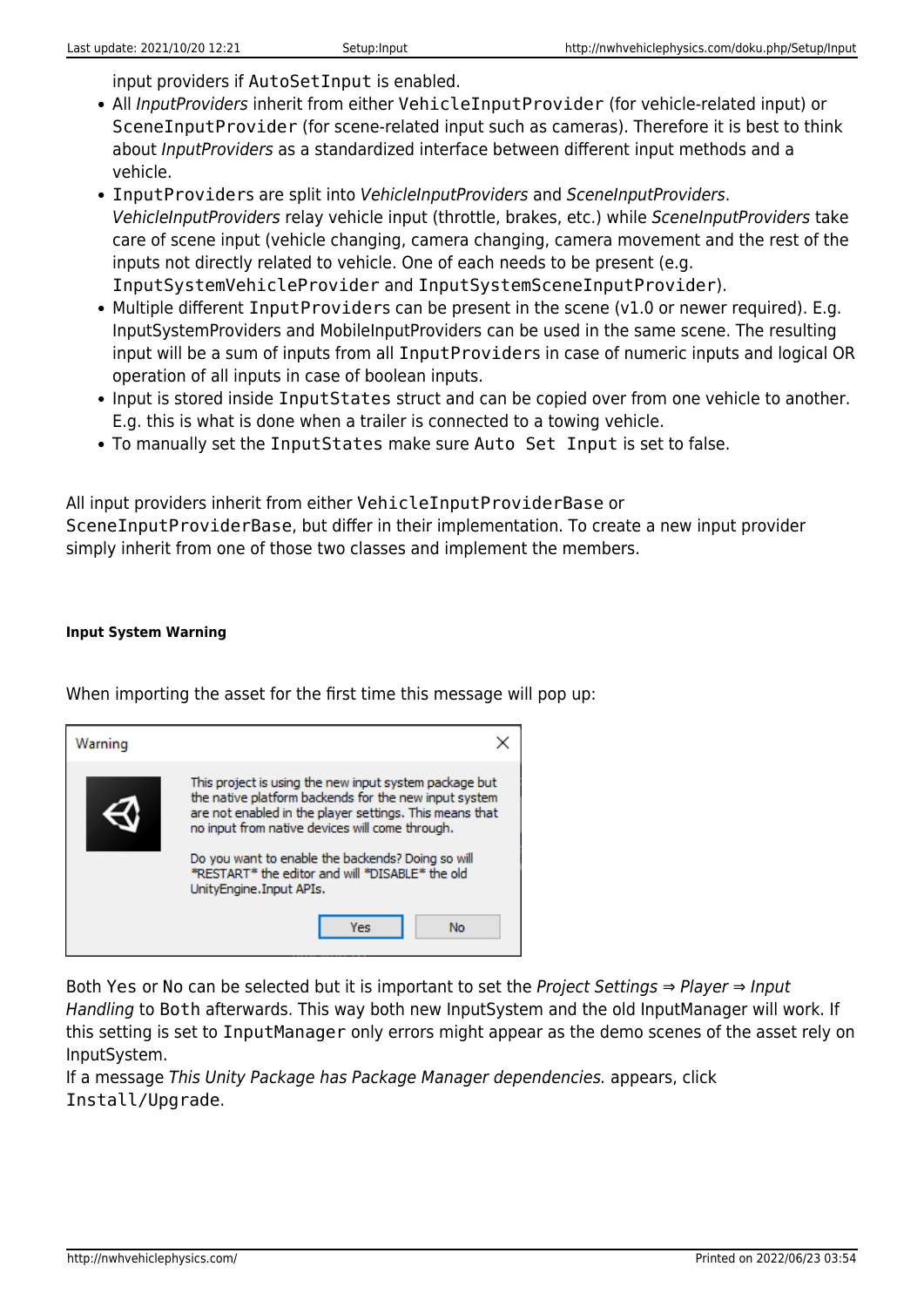# **Available Bindings**

### **Vehicle Input Provider Bindings**

## Out of the box gamepad bindings are only available for InputSystem.

| <b>Name</b>                | <b>Type</b>         | <b>Keyboard</b><br><b>Defaults</b> | Gamepad<br><b>Defaults</b>               | <b>Description</b>                                    |
|----------------------------|---------------------|------------------------------------|------------------------------------------|-------------------------------------------------------|
| Steering                   | axis $[-1,1]$ $A/D$ |                                    | Left Stick -<br>Left/Right               | Steering.                                             |
| Throttle                   | axis [0,1]          | $\mathsf{W}$                       | Left Stick - Up,<br><b>Right Trigger</b> | Throttle.                                             |
| <b>Brakes</b>              | axis $[0,1]$ S      |                                    | Left Stick - Down,<br>Left Trigger       | Brakes.                                               |
| Clutch                     | axis [0,1]          |                                    |                                          | Manual clutch. 0 for disengaged<br>and 1 for engaged. |
| Handbrake                  | axis $[0,1]$ Space  |                                    | B (Xbox) / Circle<br>(PS)                |                                                       |
| EngineStartStop            | <b>Button</b>       | E                                  |                                          |                                                       |
| ShiftUp                    | button              | $\overline{R}$                     | Right Shoulder                           |                                                       |
| ShiftDown                  | button              | F                                  | Left Shoulder                            |                                                       |
| ShiftIntoR1                | button              |                                    |                                          | Shift into 1st reverse gear.                          |
| ShiftIntoN                 | button              | $\overline{0}$                     |                                          | Shift into neutral.                                   |
| ShiftInto1                 | button              | $\overline{1}$                     |                                          | Shift into 1st forward gear.                          |
| ShiftInto[n]               | button              | 2,3,4,etc.                         |                                          | Shift into [n]th gear.                                |
| LowBeamLights              | button              | L                                  | $Y$ (Xbox) /<br>Triangle (PS)            |                                                       |
| HighBeamLights             | button              | K                                  |                                          |                                                       |
| HazardLights               | button              |                                    |                                          |                                                       |
| ExtraLights                | button              |                                    |                                          |                                                       |
| LeftBlinker                | button              | Z                                  |                                          |                                                       |
| RightBlinker               | button              | X                                  |                                          |                                                       |
| Horn                       | button              | $\overline{H}$                     |                                          |                                                       |
| <b>Module Bindings</b>     |                     |                                    |                                          |                                                       |
| Flip0ver                   | button              | M                                  |                                          | Used for FlipOverModule.                              |
| <b>Boost</b>               | button              | Left Shift                         | A $(Xbox) / X (PS)$                      | Used for NOSModule.                                   |
| Cruise Control             | button              | N                                  |                                          | Used for CruiseControlModule.                         |
| TrailerAttachDetach button |                     | Τ                                  | X (Xbox) / Square<br>(PS)                | Used for Trailer and TrailerHitch<br>modules.         |

#### **Scene Input Provider Bindings**

| <b>Name</b>                               | Type             | Keyboard<br><b>Defaults</b> | Gamepad<br><b>Defaults</b> | Description                                |
|-------------------------------------------|------------------|-----------------------------|----------------------------|--------------------------------------------|
| ChangeCamera                              | $ $ button $ C $ |                             | Start                      | Changes camera.                            |
| CameraRotation                            |                  | 2D axis Mouse Delta         | Right Stick                | Controls camera rotation.                  |
| CameraPanning                             |                  | 2D axis Mouse Delta         | Right Stick                | Controls camera panning.                   |
| CameraRotationModifier button Mouse - LMB |                  |                             |                            | Right Stick Press Enables camera rotation. |

NWH Vehicle Physics 2 Documentation - http://nwhvehiclephysics.com/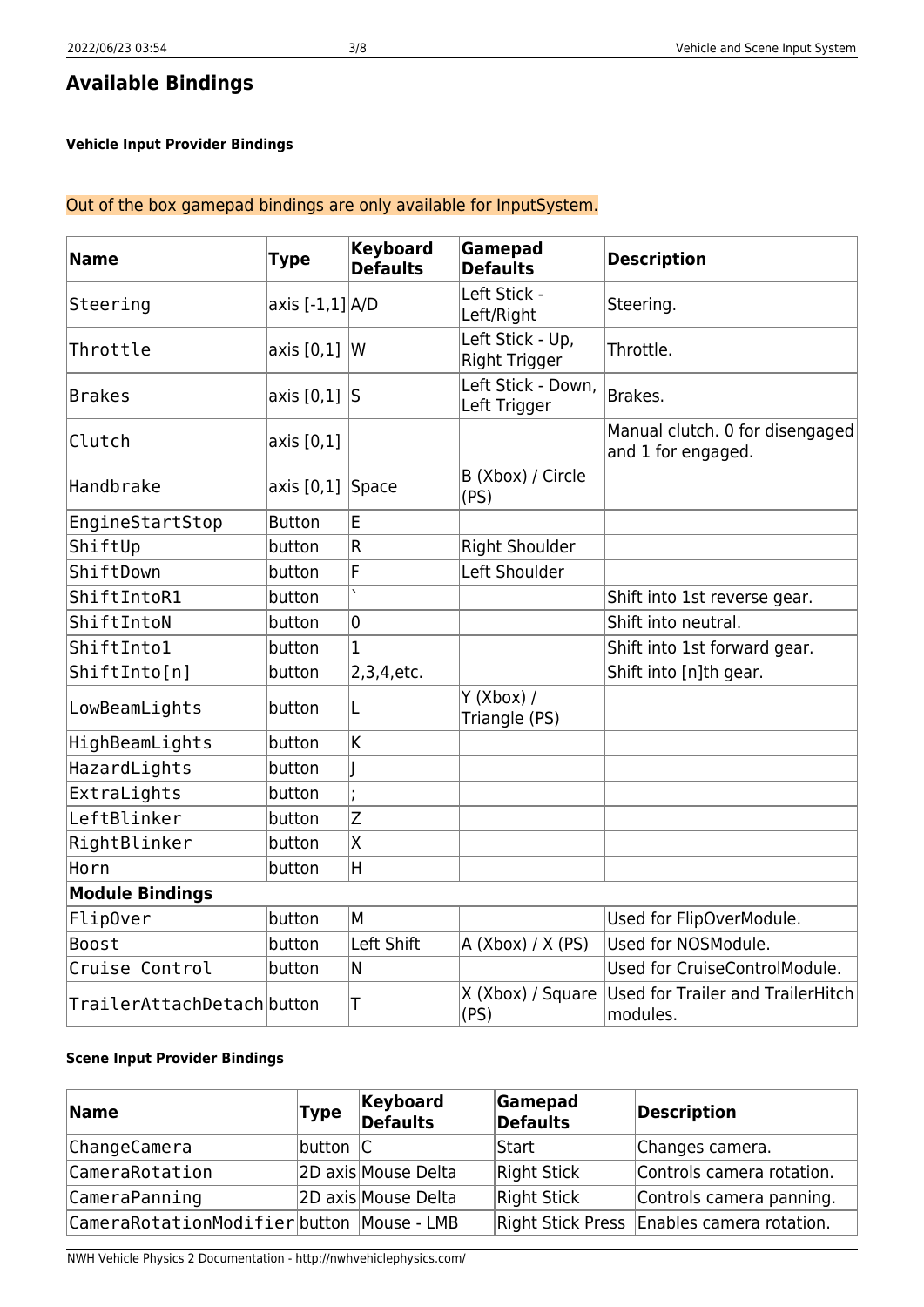| <b>Name</b>           | Type         | Keyboard<br><b>Defaults</b> | Gamepad<br><b>Defaults</b> | Description                              |
|-----------------------|--------------|-----------------------------|----------------------------|------------------------------------------|
| CameraPanningModifier | button       | Mouse - RMB                 | Left Stick Press           | Enables camera panning.                  |
| CameraZoom            | axis         | Mouse - Scroll              | D-Pad Up/Down              | Camera zoom in/out.                      |
| ChangeVehicle         | button  V    |                             | Select                     | Change vehicle or<br>enter/exit vehicle. |
| FPSMovement           | 2D axis WASD |                             | Left Stick                 | Demo FPS controller<br>movement.         |
| ToggleGUI             | button       | Tab                         |                            | Toggles demo scene GUI.                  |

## **Input Manager (old/classic)**

- Type of InputProvider for handling user input on desktop devices through keyboard and mouse or gamepad.
- Uses classic/old Unity Input Manager. It is recommended to use the Unity's new Input System instead for new projects.

Since v1.1 InputSystem package is required even if not used. If using the old/classic Unity input set Project Settings ⇒ Player ⇒ Input Handling to Both and proceed as normal. InputSystem package being present installed will not interfere with old/classic Unity input / InputManager.

## **Installation**

When first importing NWH Vehicle Physics 2 the project will be missing required bindings. There are two ways to add those:

- 1. Manually adding each entry to the Project Settings  $\Rightarrow$  Input following the input bindings table available [here.](http://nwhvehiclephysics.com/doku.php/NWH/VehiclePhysics2/Input/Input)
- 2. Copying the contents of InputBindings.txt and appending them to the contents of the [UnityProjectPath]/ProjectSettings/InputManager.asset file. To do so:
	- Close Unity.
	- $\circ$  Open InputManager.asset in Notepad/Notepad++/Visual Studio or any other text editor of your choice.
	- Copy the contents of the provided InputBindings.txt file (Scripts ⇒ Vehicle ⇒ Input ⇒ InputProviders ⇒ InputManagerProvider ⇒ InputBindings.txt) and paste them at the end of the InputManager.asset. Make sure there are no empty lines between the existing content and the pasted content. Save the file.
	- o Open Unity. Check Project Settings ⇒ Input. The input bindings for NWH Vehicle Physics will appear towards the bottom of the list.

## **Scene Setup**

To set up InputManager-based input in the scene add the following components to the scene:

- 1. 'InputManagerVehicleInputProvider'
- 2. 'InputManagerSceneInputProvider'

Any vehicle that is present in the scene will now receive input from these providers.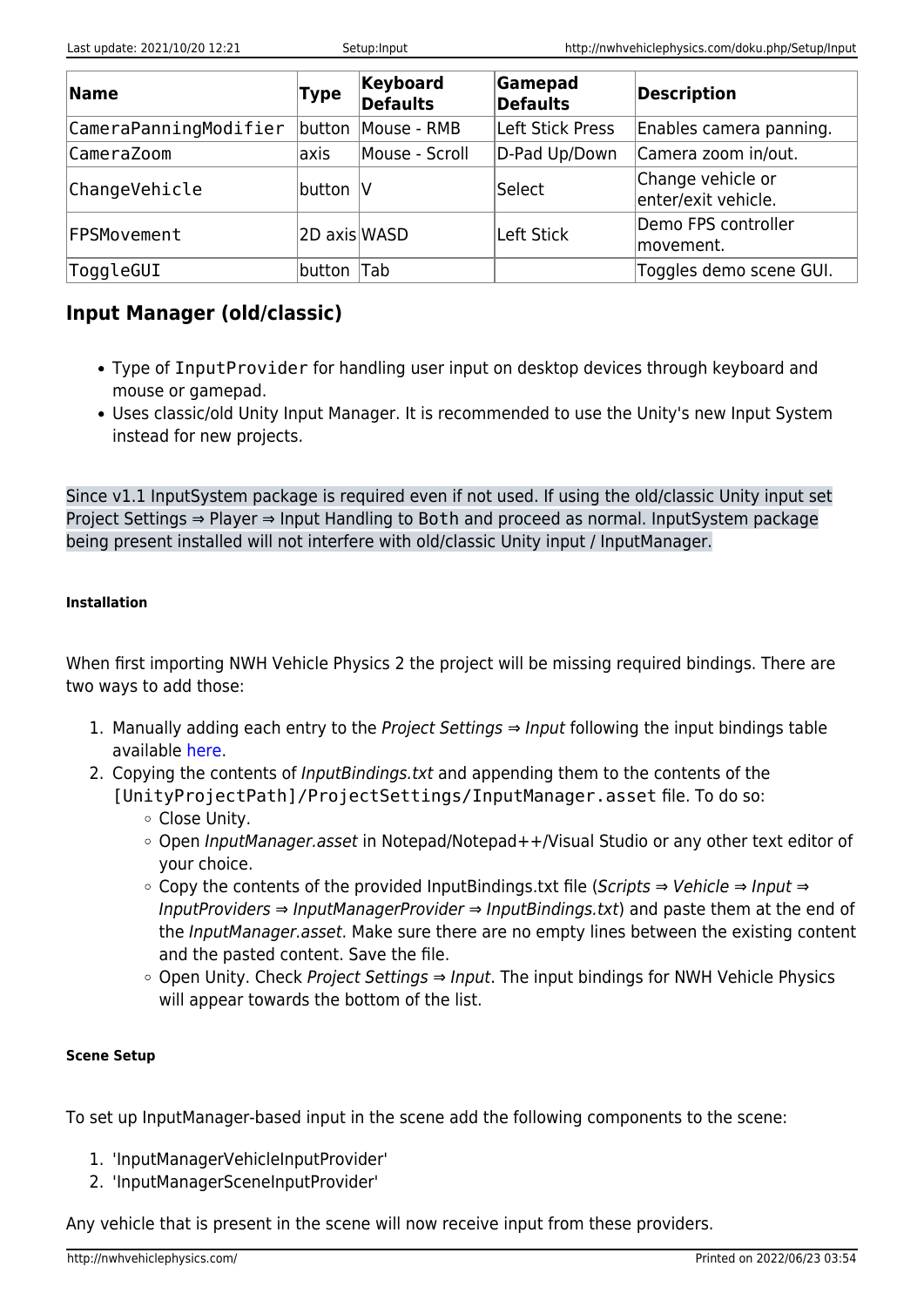## **Input System (new)**

| $\ddot{}$<br><b>Action Maps</b>        | Actions                            | $\ddot{}$<br>Properties |                                                                                  |      |     |  |  |
|----------------------------------------|------------------------------------|-------------------------|----------------------------------------------------------------------------------|------|-----|--|--|
| <b>Vehicle Controls</b>                | $>$ Steering                       | ÷.                      | <b>T Action</b>                                                                  |      |     |  |  |
| CameraControls<br><b>SceneControls</b> | <b>IF Throttle</b>                 | ÷,                      | Value<br>Action Type                                                             |      |     |  |  |
|                                        | <b>I</b> -Brakes                   | ÷.<br>÷,                | Control Type                                                                     | Axis |     |  |  |
|                                        | Clutch<br>I <sup>E</sup> Handbrake | ÷.                      |                                                                                  |      | $+$ |  |  |
|                                        |                                    | ÷.                      | <b>V</b> Interactions<br>No Interactions have been added.<br><b>T Processors</b> |      |     |  |  |
|                                        | ▶ EngineStartStop<br>IF ShiftUp    | ÷.                      |                                                                                  |      |     |  |  |
|                                        | ll- ShiftDown                      | $+$                     |                                                                                  |      |     |  |  |
|                                        | <b>IF LeftBlinker</b>              | ÷.                      | No Processors have been added.                                                   |      |     |  |  |
|                                        | <b>► RightBlinker</b>              | ÷.                      |                                                                                  |      |     |  |  |
|                                        | ▶ LowBeamLights                    | ÷.                      |                                                                                  |      |     |  |  |
|                                        | ▶ HighBeamLights                   | 4,                      |                                                                                  |      |     |  |  |
|                                        | <b>▶ HazardLights</b>              | Ŧ.                      |                                                                                  |      |     |  |  |
|                                        | ▶ ExtraLights                      | ÷.                      |                                                                                  |      |     |  |  |
|                                        | <sup>I</sup> TrailerAttachDetach   | $+$                     |                                                                                  |      |     |  |  |
|                                        | $F$ Hom                            | ÷.                      |                                                                                  |      |     |  |  |
|                                        | IF ShiftintoR1                     | $+$                     |                                                                                  |      |     |  |  |
|                                        | IF ShiftIntoD                      | ÷.                      |                                                                                  |      |     |  |  |
|                                        | IF Shiftinto1                      | $+$                     |                                                                                  |      |     |  |  |
|                                        | IF Shiftinto2                      | ÷.                      |                                                                                  |      |     |  |  |
|                                        | IF Shiftinto3                      | $+$                     |                                                                                  |      |     |  |  |
|                                        | IF Shiftinto4                      | ÷.                      |                                                                                  |      |     |  |  |
|                                        | IF Shiftinto5                      | $+$                     |                                                                                  |      |     |  |  |
|                                        | IF Shiftinto6                      | ÷.                      |                                                                                  |      |     |  |  |
|                                        | IF ShiftInto7                      | ÷.                      |                                                                                  |      |     |  |  |
|                                        | IF ShiftintoB                      | Ŧ.                      |                                                                                  |      |     |  |  |
|                                        | <b>FlipOver</b>                    | $+$                     |                                                                                  |      |     |  |  |
|                                        | I <sup>P</sup> Boost               | ÷.                      |                                                                                  |      |     |  |  |
|                                        | ▶ CruiseControl                    | $+$                     |                                                                                  |      |     |  |  |

Default InputActions.

- Since v1.1 NWH Vehicle Physics 2 has moved to InputSystem as a default input method.
- InputSystem v1.0 or higher is required. This is available in Unity 2019.3 or newer.

## When using DS4Windows, InputSystem will detect button presses twice.

### **Installation**

- Install 'Input System' package through Window ⇒ Package Manager
- Under Edit ⇒ Project Settings ⇒ Player ⇒ Other Settings ⇒ Active Input Handling select Input System Package (New) or Both - the latter in case your project still uses UnityEngine.Input somewhere.

### **Scene Setup**

- Add InputSystemVehicleInputProvider and InputSystemSceneInputProvider to any object in your scene.
- Default bindings can be modified by double clicking on . inputactions files. Save Asset must be clicked for the changes to take effect.

## **Rewired Input Provider**

Since v1.7.1 NWH Vehicle Physics 2 also supports Rewired input.

### **Installation**

• Download and import [Rewired](https://assetstore.unity.com/packages/tools/utilities/rewired-21676) from the Unity Asset Store.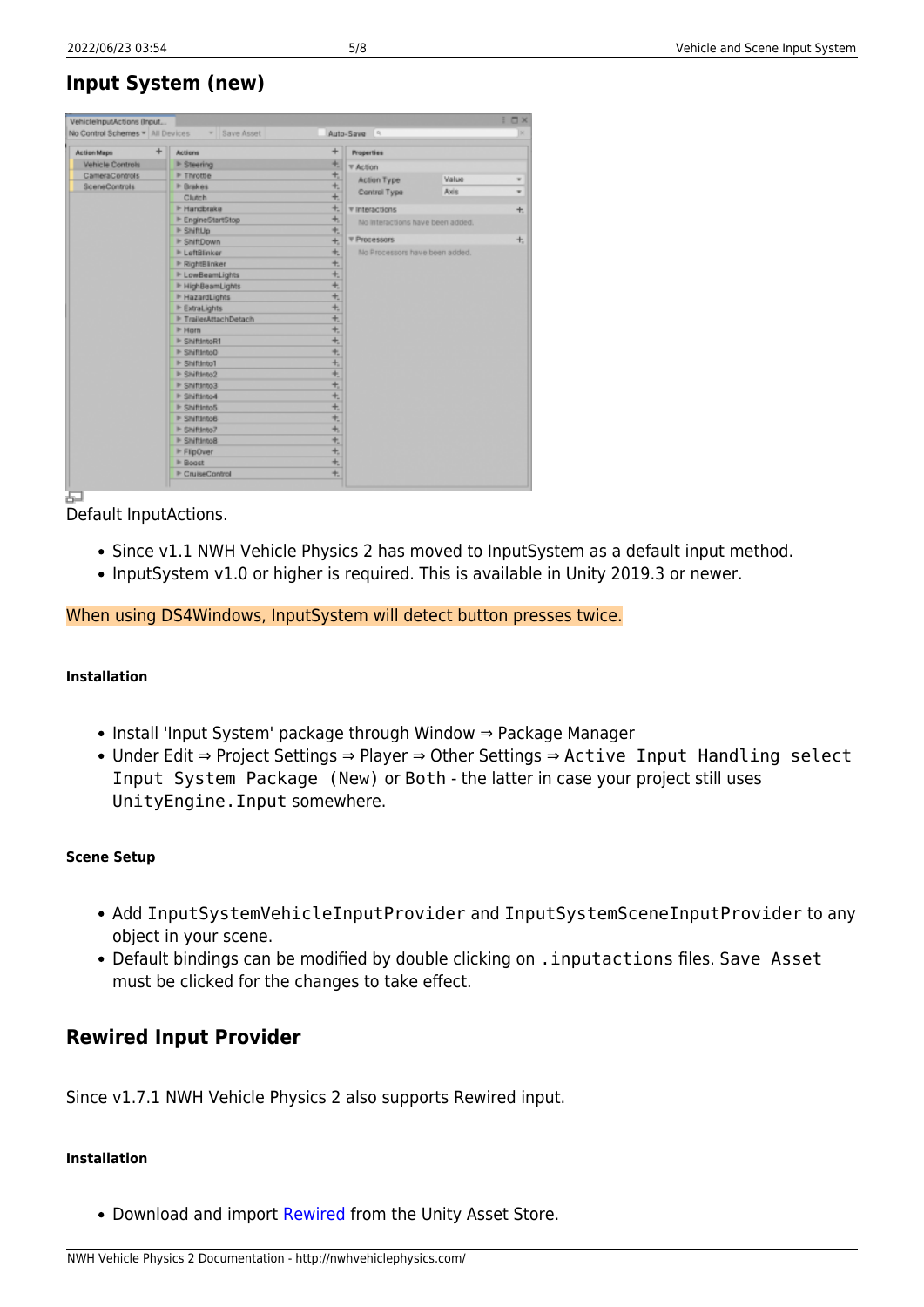- Follow the Rewired install wizard. Make sure to leave both InputSystem and InputManager enabled. To use only InputManager, as recommended by Rewired, InputSystemVehicleInputProvider and InputSystemSceneInputProvider and their respective editor scripts need to be removed from the project first.
- With the Rewired imported and installed, double click on NWH ⇒ Vehicle Physics 2 ⇒ Scripts ⇒ Optional Packages ⇒ Input ⇒ Rewired to import files needed for Rewired/NVP2 integration.
- Open the newly imported Rewired folder and add Rewired Input Manager to the scene. It already contains the Rewired InputManager, as well as the RewiredVehicleInputProvider and RewiredSceneInputProvider needed for NVP2 control.
- Remove any existing InputSystemVehicleInputProvider, InputManagerVehicleInputProvider, InputSystemSceneInputProvider and InputManagerSceneInputProvider scripts from the scene to prevent input duplication. All these can technically be present at the same time but there are no benefits to it and duplicate inputs might happen.

## **Mobile Input Provider**

- Add MobileVehicleInputProvider and MobileSceneInputProvider to the scene.
- Create a few UI ⇒ Button objects inside your canvas. Make sure that they are clickable.
- Remove the UnityEngine.UI.Button component and replace it with MobileInputButton. MobileInputButton inherits from UnityEngine.UI.Button and adds hasBeenClicked and isPressed fields which are required for Mobile Input Provider
- Drag the buttons to the corresponding fields in the MobileVehicleInputProvider and MobileSceneInputProvider inspectors. Empty fields will be ignored.

## **Steering Wheel Input Provider**

For more info visit [SteeringWheelInputProvider](http://nwhvehiclephysics.com/doku.php/NWH/VehiclePhysics2/Input/SteeringWheelInputProvider) page.

## **Scripting**

## **Retrieving Input**

Since v1.0 multiple InputProviders can be present in the scene, meaning that their input has to be combined to get the final input result. To get the combined input use:

```
float throttle = InputProvider.CombinedInput(i => i.Throttle());
bool engineStartStop = InputProvider.CombinedInput(i =>
i.EngineStartStop());
```
Or to get the input from individual *InputProvider*s (say to find out if a button was pressed on a  $keyboard$ : <code>float throttle = InputProvider.Instances[0].Throttle;</code> When using input generated by code (i.e. AI) it is usually handy to have access to a single axis throttle/brake. This can be done like so:

vehicleController.input.Vertical = 0.5f; //Sets throttle to 0.5f, resets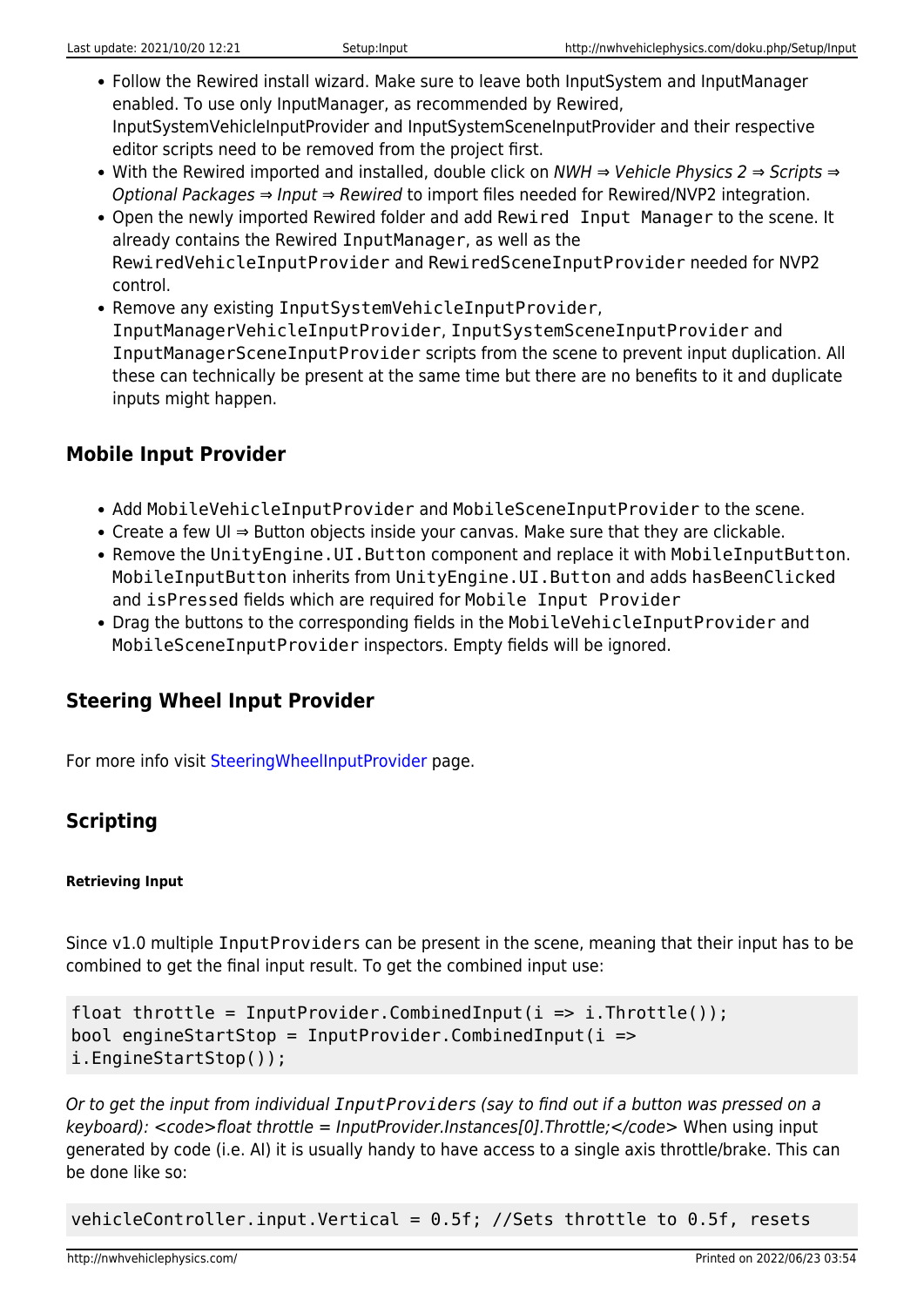```
brakes.
vehicleController.input.Vertical = -0.5f; //Sets brakes to 0.5f, resets
throttle.
```
vehicleController.input.states.throttle is equal to vehicleController.input.Throttle. The latter is just a getter/setter for convenience.

### **Manually Setting Input**

Input in each vehicle is stored in InputStates struct:

```
myVehicleController.input.states
```
In case input should not be retrieved from user but from another script - as is the case when AI is used - AutoSettable should be set to false. This will disable automatic input fetching from the active InputProvider.

Input now can be set from any script:

```
myVehicleController.input.Horizontal = myFloatValue; // Using getter/setter.
```

```
myVehicleController.input.states.horizontal = myFloatValue; // Directly
accessing states.
```
### **Custom InputProvider**

If a custom InputProvider is needed it can easily be written. Custom InputProviders allow for new input methods or for modifying the existing ones. E.g. if the MobileInputProvider does not fit the needs of the project a copy of it can be made and modifications done on that copy. That way it will not get overwritten when the asset is updated.

Steps to create a new InputProvider:

Create a new class, e.g. ExampleVehicleInputProvider and make it inherit from VehicleInputProvider class:

public class ExampleVehicleInputProvider : VehicleInputProvider{}

- Override the methods that you want to use, e.g. GetThrottle().
- The required methods are abstract and will need to be implemented. There are also virtual methods such as ToggleGUI() which are optional and will be ignored if not implemented.
- Methods that are not used should return false, 0 or -999 in case of ShiftInto() method.
- The newly created ExampleVehicleInputProvider now can be added anywhere in the scene as the included InputSystemVehicleInputProvider or InputManagerVehicleInputProvider would be.

Example custom input script is below. Note that to reference NWH.Common.Input the script will either need to be generated inside Scripts > Input folder of the asset or referenced inside the project .asmdef file if the script is placed outside of the VehiclePhysics directory. For more info about